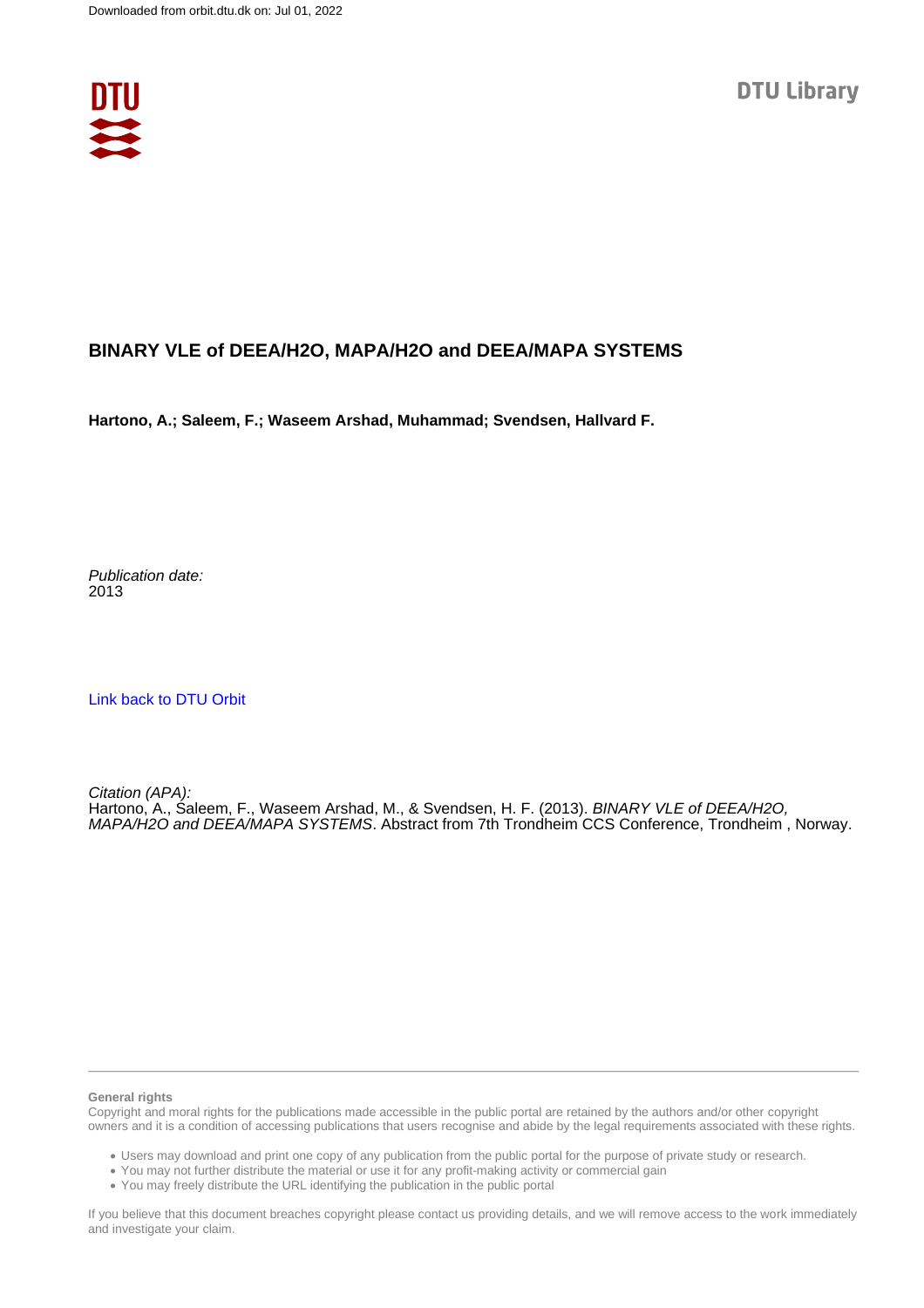# BINARY VLE of DEEA/H<sub>2</sub>O, MAPA/H<sub>2</sub>O and DEEA/MAPA **SYSTEMS**

Hartono<sup>a</sup>, A., Saleem<sup>a</sup>, F., Arshad<sup>b</sup>, M. W., Usman<sup>a</sup>, M., and Svendsen<sup>a\*</sup>, H. F.

<sup>a</sup> Norwegian University of Science and Technology (NTNU) **Technical University of Denmark (DTU)** 

**\* hallvard.svendsend@chemeng.ntnu.no** 

**Keywords** (Absorption, VLE, UNIQUAC)

#### **Introduction**

A new breed of mixed amine systems which can form two liquid phases have recently received attention due to promising performance regarding low regeneration heat requirement. One reason is that only a highly concentrated rich solvent is sent to the stripper reducing both sensible heat loss and improving the equilibrium temperature sensitivity and thereby also reducing the need for stripping steam. On such process, DMX by IFPEN, is based on special solvents forming two immiscible phases and is now under testing in Italy [1]. This process is claimed to give a reboiler duty as low as 2.1 GJ/t CO2 which is significantly lower than the 3.7 GJ/t CO2 of the 30wt% MEA reference process. Another process with two liquid phases is based on a thermomorphic biphasic solvent type. It gives a single phase at lower temperature but two phases at higher temperature [2]. The advantage of this solvent was to adopt the concept of regenerating the solvent without steam.

A blend of DEEA and MAPA having characteristics of a biphasic/phase change solvent is now intensively studied at NTNU within the EU iCap project. At very low CO2 loadings, this solvent behaves as a single phase but at higher CO2 loadings it gives two phases. For design and modeling of this gas treating processes the knowledge of vapor–liquid equilibrium (VLE) of the mixed amine/CO2/water system is required. At low CO2 gas concentrations the phase equilibrium is governed by the binary/ternary DEEA/MAPA/water system. In this work, the data from ebulliometer measurements of DEEA/H2O, MAPA/H2O and DEEA/MAPA are reported and modeled with UNIQUAC [3].

### **Results and Discussion**

Ebullimoetric measurements of the DEEA/H2O, MAPA/H2O and DEEA/MAPA systems were conducted in a modified Swietoslawski ebulliometer [4]. The vapor pressure of pure DEEA and MAPA are reported together with literature data in Fig. 1. It is clear that pure MAPA is more volatile than DEEA due to the lack of any hydroxyl/alcohol group.

The binary VLE of DEEA/H2O at different temperatures are reported in Fig. 2. As PTxy data(a) and activity coefficients (b). It is seen that DEEA has a very high activity coefficeint in water and increases with temperature.

The reported binary VLE of MAPA/H2O at 40, 80 and 100C [4] were plotted together with the UNIQUAC model as PTxy data (a) and activity coefficients (b). It is seen that there is a slight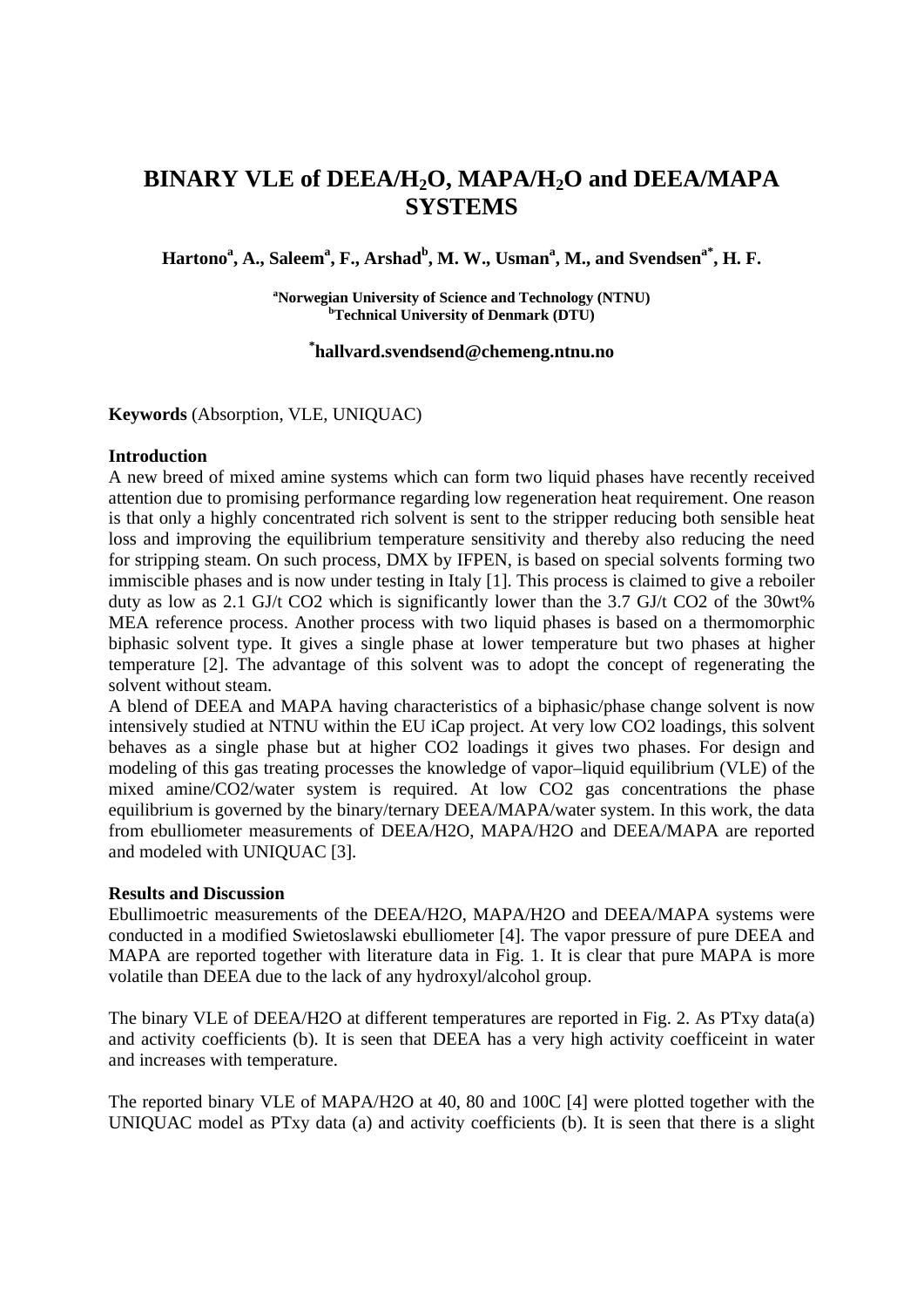inconsistency between the data and the model at higher concentrations  $(x>0.3)$ . The activity coefficients of MAPA in water are very low but increase with temperature. This is an advantage as it makes for low volatility in the process.

The binary VLE of DEEA/MAPA at different temperatures are reported in Fig. 4. as PTxy data (a) and activity cooefficents (b). It is seen that the activity coefficients of DEEA in MAPA are lower than those of DEEA in water and that they increase with temperture, while the activity coefficients of MAPA in DEEA are approximately similar to those of MAPA in water. Since the full matrix of the binary systems of DEEA, MAPA and H2O have been measured, the binary interaction parameters for DEEA-H2O, MAPA-H2O and DEEA-MAPA can be determined and used to predict the ternary DEEA/MAPA/H2O system. In the final results, the available literatures data for VLE, excess enthalphy and freezing point depression are included to give a full overview of the model capabilities.

#### **References**

[1] Raynal, L., Alix, P., Bouillon, P. A., Gomez, A., de Nailly, M. F., Jacquin, M., Kittel, J., di Lella, A., Mougin, P., Trapy, J., 2011, The DMX<sup>™</sup> process: An original solution for lowering the cost of post-combustion carbon capture, Energy Procedia, 4, 779-786.

[2] Zhang, J., Qiao. J., and Agar, D. W., 2011, Improvement of lipophilic-amine-based thermomorphic biphasic solvent for energy-efficient carbon capture, Energy Procedia, 23, 92-101.

[3] Thomsen, K., and Rasmussen, P., 1999, Modeling of Vapor-Liquid-Solid Equilibria in Gas - Aqueous electrolyte Systems, Chem. Eng. Sci., 54, 1787-1802.

[4] Kim, I., Svendsen, H. F., and Børresen, E., 2008, Ebulliometric Determination of Vapor-Liquid Equilibria for Pure Water, Monoethanolamine, N-Methyldiethanolamine, 3-(Methylamino)-propylamine, and Their Binary and Ternary Solutions, J. Chem. Eng. Data, 53, 2521–253.

[5] Antoine, C.,1888, Tensions des vapeurs; nouvelle relation entre les tensions et les températures, Comptes Rendus des Séances de l'Académie des Sciences, 107, 681–684, 778–780, 836–837.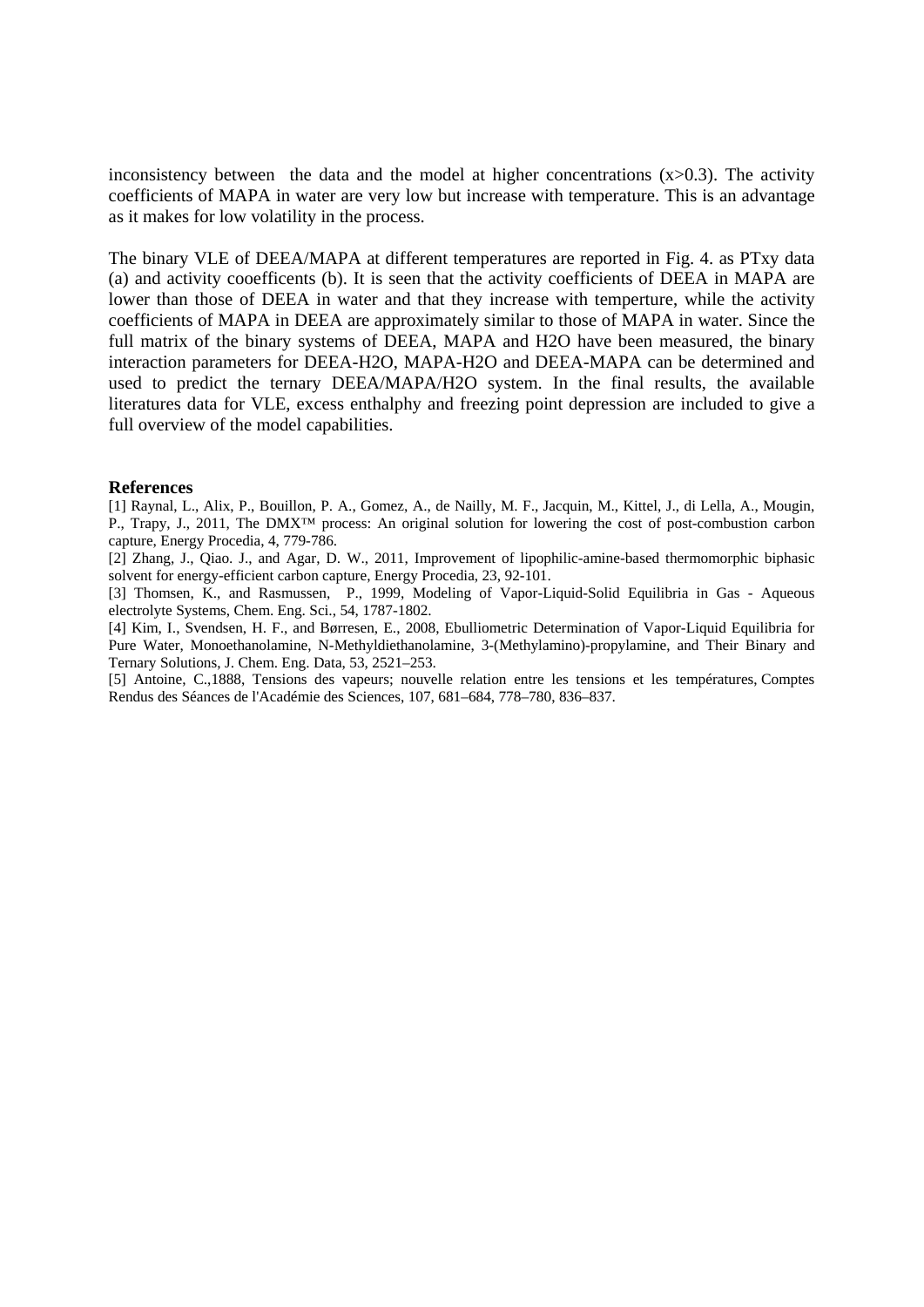

Figure 1. Saturation pressures of DEEA and MAPA at different temperatures (Red points, this work, Black points, literature and lines, Antoine Correlation [5])



Figure 2. VLE of DEEA/H2O system at different temperatures (a) PTxy (b) Activities coefficents (Points, this work and lines, UNIQUAC[3])



Figure 3. VLE of MAPA/H<sub>2</sub>O system at different temperatures (a) PTxy (b) Activities coefficents [4] and lines, UNIQUAC[3])